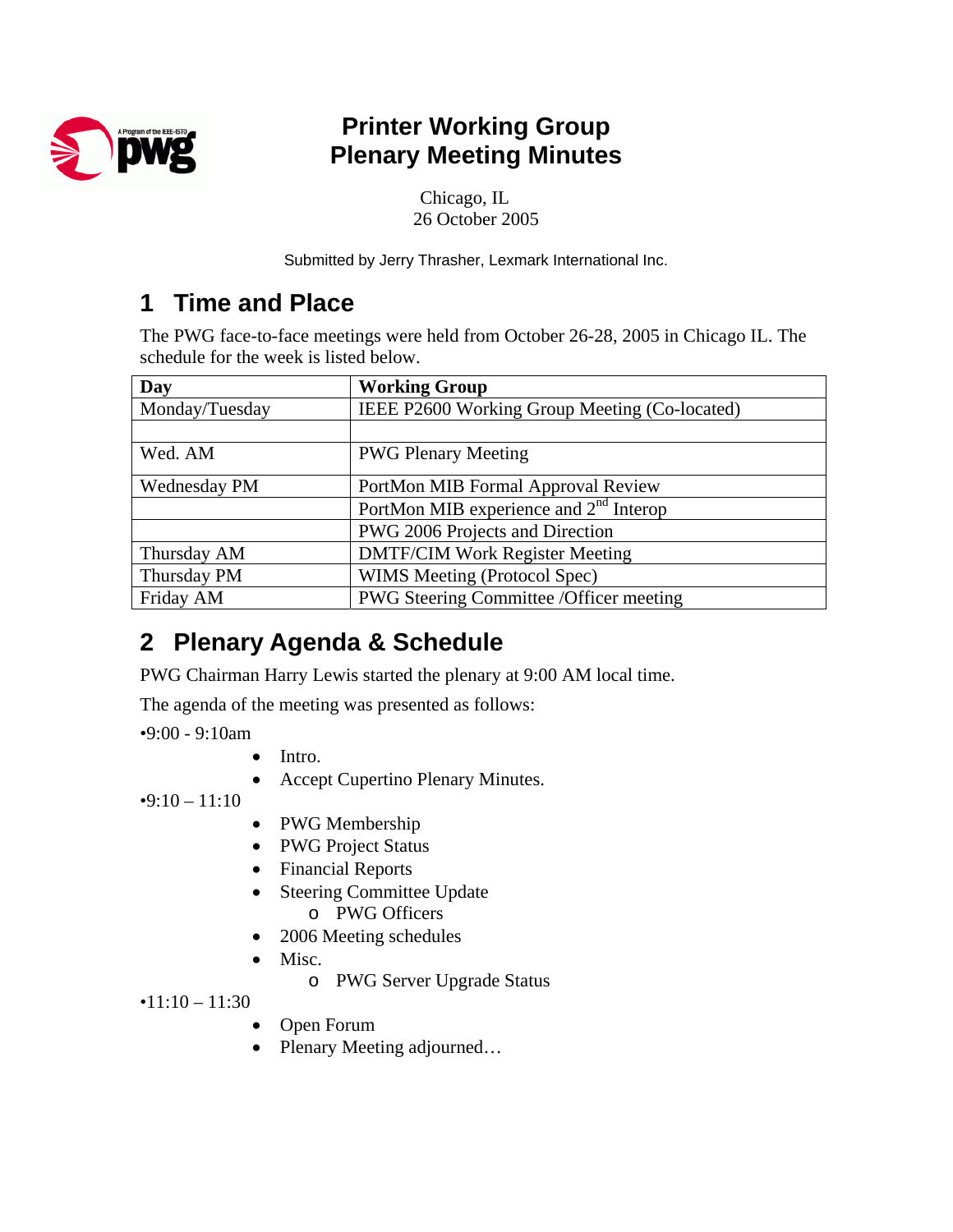The updated plenary presentation is located at the following url:

<ftp://ftp.pwg.org/pub/pwg/general/Plenary/PWGPlenaryOctober2005.pdf>

### **3 Meeting Attendees**

| <b>Attendee</b>       | <b>Company</b>               | <b>Email Address</b>      |
|-----------------------|------------------------------|---------------------------|
| In Person             |                              |                           |
| <b>Harry Lewis</b>    | <b>IBM Printing Systems</b>  | harryl@us.ibm.com         |
| <b>Lee Farrell</b>    | Canon Inc.                   | lee.farrell@cda.canon.com |
| <b>Jerry Thrasher</b> | Lexmark International Inc.   | thrasher@lexmark.com      |
| <b>Craig Whittle</b>  | <b>Sharp Labs of America</b> | cwhittle@sharplabs.com    |
| <b>Don Wright</b>     | Lexmark International Inc.   | don@lexmark.com           |
| Ole Skov              | MPI-Tech                     | osk@mpitech.com           |
|                       |                              |                           |
| <b>Via Phone</b>      |                              |                           |
| <b>Ira MacDonald</b>  | High North Inc.              | imcdonald@sharplabs.com   |
| <b>Bill Wagner</b>    |                              | wamwagner@comcast.net     |
|                       |                              |                           |

## **4 PWG Membership**

Harry Lewis presented the current membership roster. These are listed in the plenary slides.

# **5 Reports from Constituent Working Groups**

#### *5.1 WIMS*

Bill Wagner presented the current status of the WIMS project.

The Counter Specification has completed its Formal Approval successfully. A draft Counter MIB is in the process of being prepared for a PWG Formal Approval vote as an "INFORMATIONAL" document (not a Candidate Standard at this time). The XML schema for the Counter Specification is still a work in process. The WIMS group is also serving as the home working group for a CIM alignment group. (see below). The main working group is continuing to advance the WIMS protocol specification with the goal of advancing it and it's associates schema files to PWG Candidate Standard status.

### *5.2 PortMon MIB(under the Printer MIB Project)*

The PortMon MIB meeting is scheduled for Wed. afternoon. The PortMon MIB has completed, and passed, its PWG Formal Approval Vote.

#### *5.3 Common Semantic Model – SM*

Harry presented some Common Semantic Model status regarding how the Counter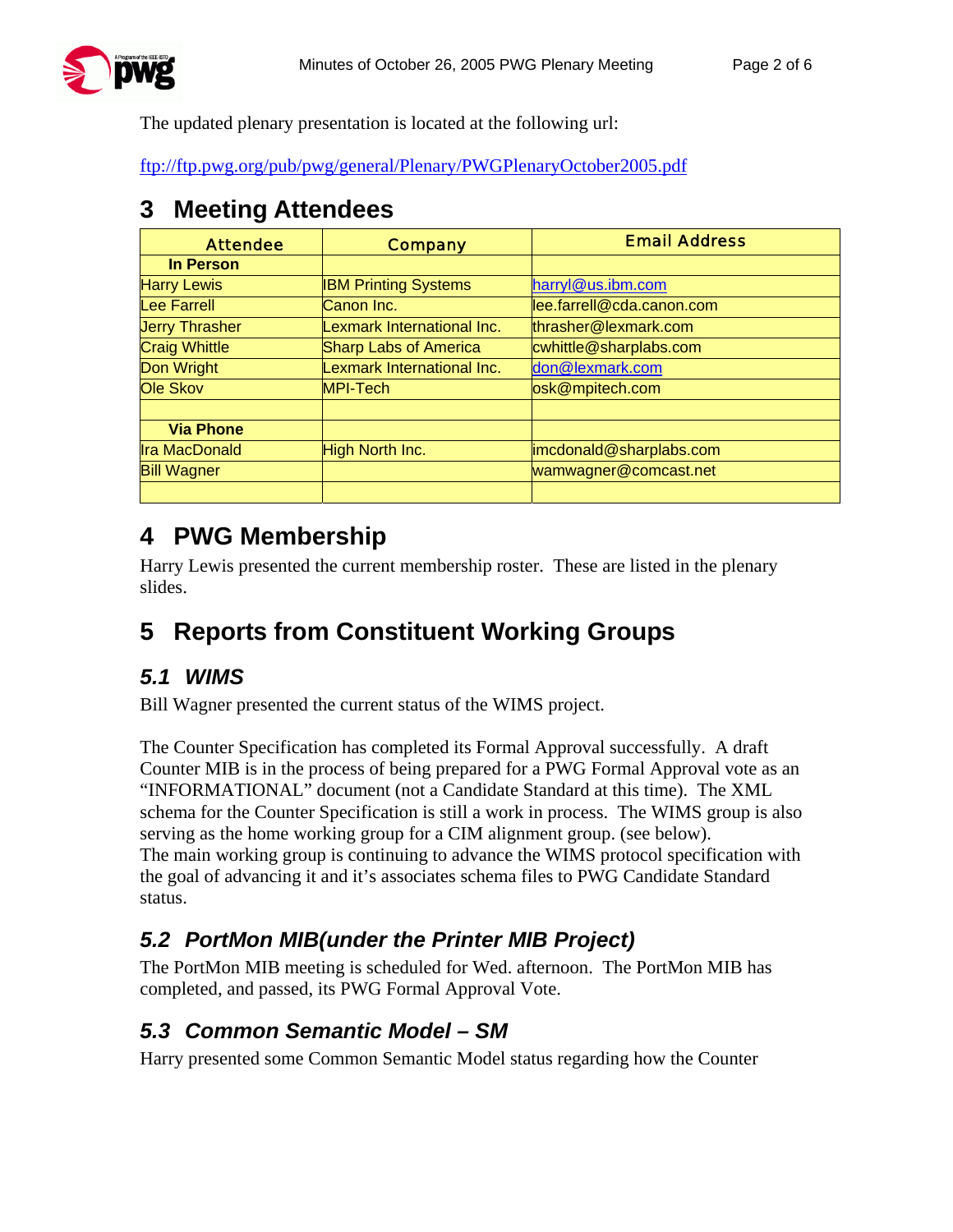

Specification. (schema) should be integrated into the Semantic Model. There has been some concern expressed on how extensibility of the counters is expressed in the "work in progress" schema.

### *5.4 Semantic Model/ DMTF CIM Mapping*

Bill Wagner presented a general overview of the DMTF CIM model update effort. The goal of the group is to align the DMTF CIM model for printer management with the Semantic Model and to improve how printing services and printers are modeled in the DMTF arena. The group is currently experience some difficulty in getting active participation from the DMTF CIM Core members in advancing this effort. Due to this situation, the group is working on what they can while trying to solicit more participation form the DMTF CIM Core experts.

### *5.5 Projector / Display Management BOF*

Harry Lewis briefly presented the status of the Projector and Display management BOF and its progression to a work item within the PWG. There is still work ongoing by R. Landau in trying to recruit members outside the PWG printing industry. Further work on this has been deferred until the January F2F.

# **6 Financial Report**

Harry Lewis presented a status slide prepared by the ISTO regarding the PWG's financial report. This slide is included in the Plenary Meeting Slides. There was some discussion about a line item regarding 2005 depreciation costs and what was being depreciated.

# **7 Steering Committee Update**

Harry gave the Steering Committee update. The current officers were re-instated for another two-year term ending September 1, 2007.

Harry noted that the PWG Web page continues to be and needs to be updated to stay current as PWG work items are completed and others start.

PWG 2006 invoices to be distributed in November 2005.

Harry presented some items for the afternoon PWG 2006 Topics discussion. These included:

- DMTF CIM Alliance goals, options and roadmap
- WSDM, WS-Management, WIMS alignment
- IPP Extensions for Trusted Computing Group requirements/Security
- CIP4/UP3i/PODI areas of possible collaboration
- Industry-wide "sphere of standards" study
- Why the storage industry has been successful in advancing open management vs. the perceived lack of general printer management.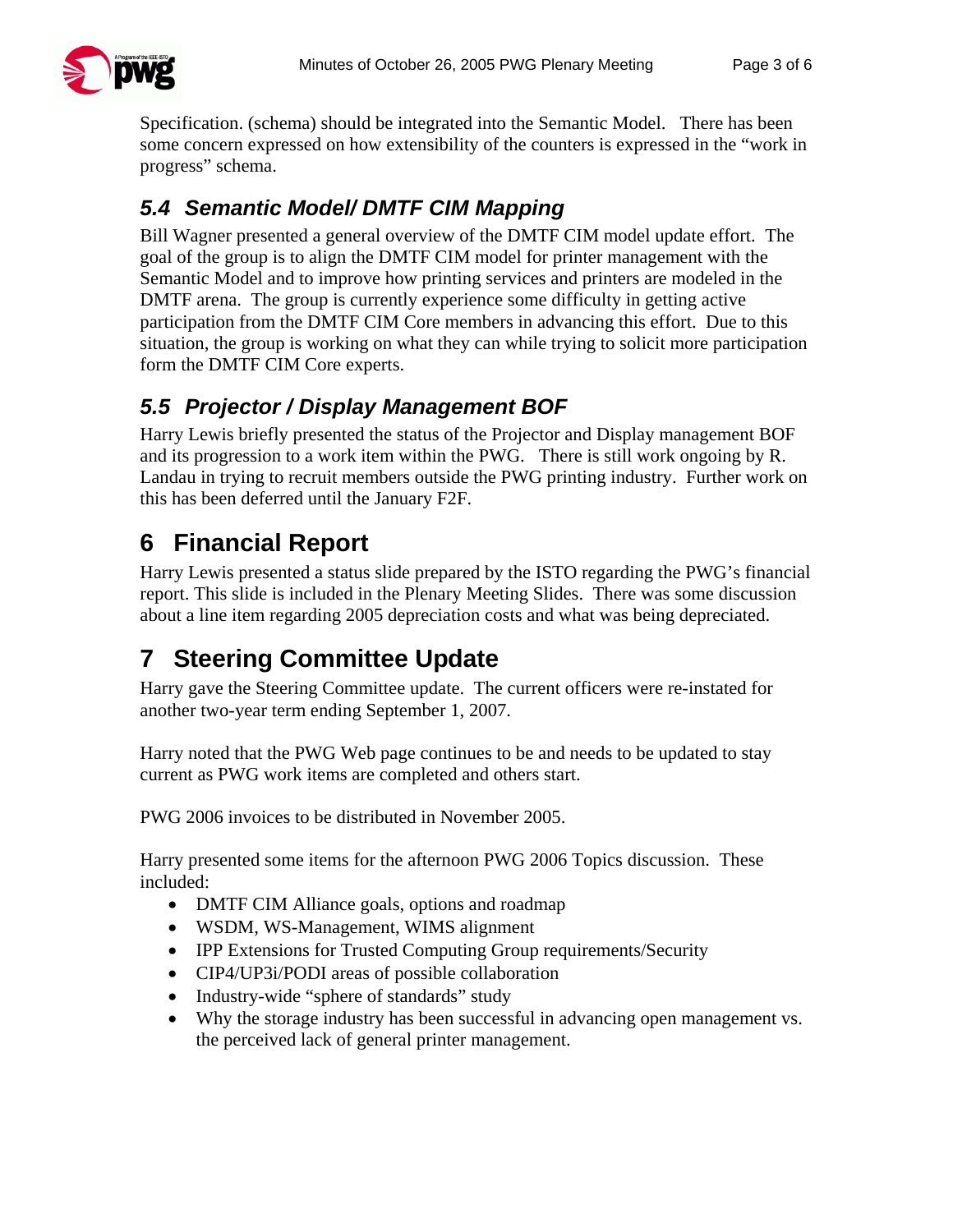

# **8 Next meeting (January) Day by Day Schedule**

The January 18-19 19-20, 2005, PWG F2F meeting day plan was discussed. The meeting will be held in Las Vegas. This meeting is co-located with the IEEE P2600 Hardcopy Device and System Security working group.

The current tentative agenda for the week is:

- Monday /Tuesday: (IEEE P2600 Working Group)
- Wednesday: (Thursday)
	- o AM: PWG Plenary (includes WIMS Protocol Last Call)
	- o PM: Projector/Display and other BOFs
- Thursday: (Friday)
	- o Counter Schema
	- o WIMS Protocol and Schema
	- o DMTF CIM
	- o Web Services Management general

(Late PostScript to meeting minutes….The Hardcopy Working Group of the Trusted Computing Group will be meeting on Wednesday January 18. The Printer Working Group meeting days are now January 19 and 20. Note: The Trusted Computing Group is a members only meeting….)

## **9 2006 Meeting Schedule Proposal**

Harry presented a proposal for a PWG meeting schedule for 2006 (dates in green). These dates currently align with proposed IEEE P2600 meeting. The other dates listed (in blue) are other possible alignment opportunities with IEEE P2600 meetings.

| 2006 Proposed Schedule Plan (PWG Meetings in green) |                                  |  |
|-----------------------------------------------------|----------------------------------|--|
| Week of                                             | Location                         |  |
| <b>January 19-20 (F2F)</b>                          | Las Vegas (ISTO planned)         |  |
| Feb 28-March 1                                      | <b>Atlanta (Ricoh) tentative</b> |  |
| <b>April 5-6 (F2F)</b>                              | Mount Laurel, NJ (Okidata)       |  |
| <b>May 25-26</b>                                    | Paris (Océ) tentative            |  |
| <b>June 21-22 (F2F)</b>                             | Portland/Vancouver (Sharp)       |  |
|                                                     | tentative                        |  |
| <b>July 24-25</b>                                   | Rochester, NY (Xerox) tentative  |  |
| September 7/8th (plenary                            | Boulder, CO (IBM) tentative      |  |
| teleconference half day)                            |                                  |  |
| <b>October 25-26 (F2F)</b>                          | Lexington, KY (Lexmark)          |  |
| December 13-14                                      | <b>Orange County CA (Canon)</b>  |  |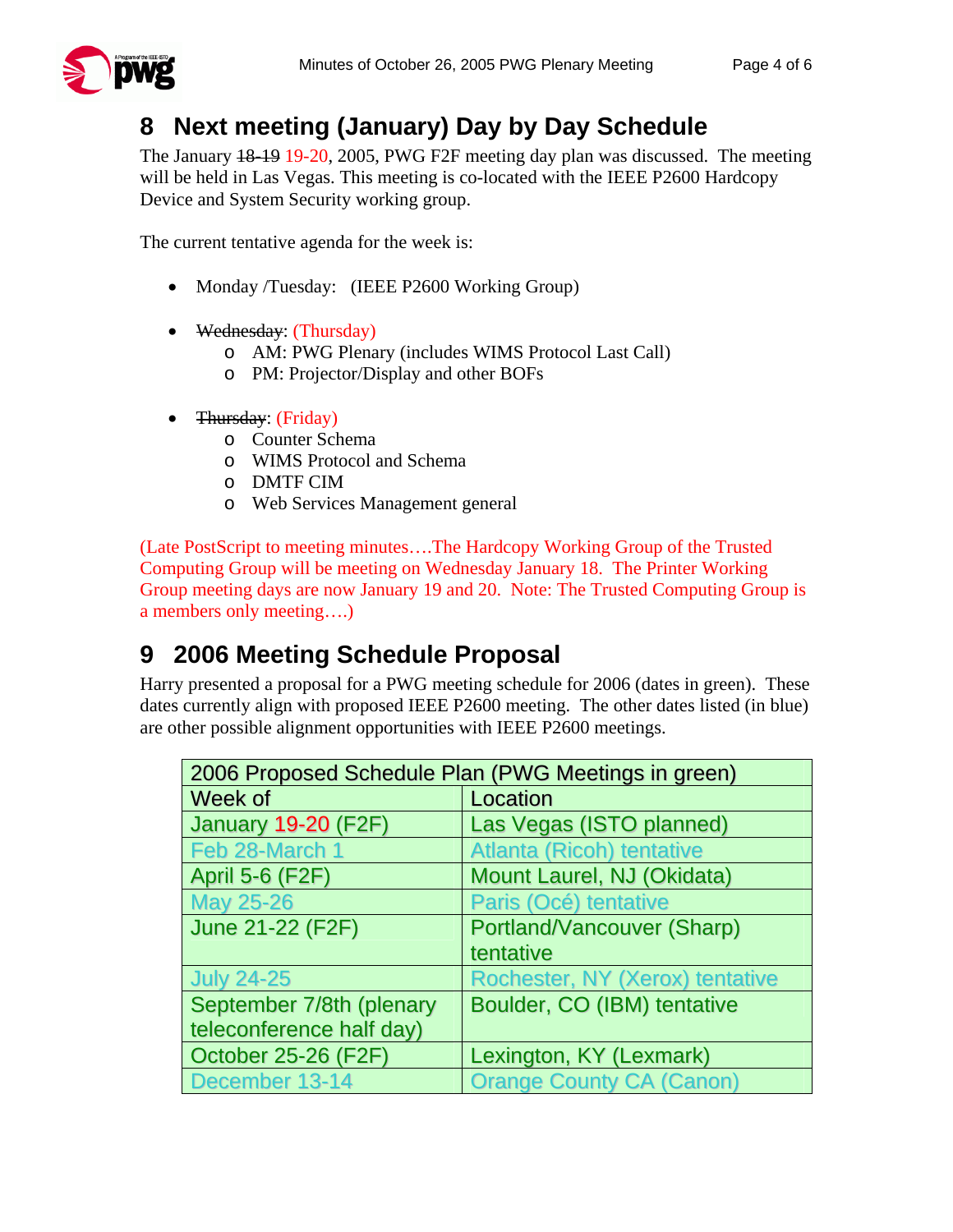### **10 Misc.**

### *10.1 PWG Server Transition Plan*

The PWG Server has been transitioned to the new hardware and software platforms.

# **11 Open Forum/(PWG 2006 Topics)**

Topics for Discussion PWG 2006:

Note: Interested parties should try to provide more information for the January F2F meeting by December 2005.

#### *11.1 Continue Web Based Management*

- CIM Alliance Strategy -- do we want to just tweak the current management model or try to drive full imaging classes into the DMTF CIM model? Currently the CIM alignment effort is ONLY for printing devices and does not include either scanning or multifunction devices at all. It would be possible for a "PWG" vendor extension MOF to be defined if the DMTF didn't want a CIM core multifunction model.
- WSDM group discussion. Harry agreed to re-engage with the WSDM working group to investigate if/how best the CIM modeling work can be leveraged in WSDM or alternately directly leverage the PWG Semantic Model to MUWS without the intermediate transform through CIM.

### *11.2 Supporting Print Industry Security*

Harry presented some scenarios regarding updates and extensions to the IPP protocol and possibly the Semantic Model required by some of the security working groups (i.e., IEEE P2600 and the Trusted Computing Group) and how some of these liaison relationships might work.

### *11.3 Surveying Print Industry Standards*

The members discussed the idea of creating an information document that surveys the industry standards and specifications that affect the print industry. This topic may be discussed at future PWG BOFs. A summary slide containing the first steps of the collaboration groups and an initial attempt to scope the work are contained in the meeting slides.

### *11.4 Assuring (interop testing)*

The group discussed ways that the PWG could better support cross-vendor interoperability.

- Printer MIB v2 interop?
- IPP v1.1 interop?
- PortMon MIB interop?
- WIMS protocol interop?
- Setting up a formal certification/logo process